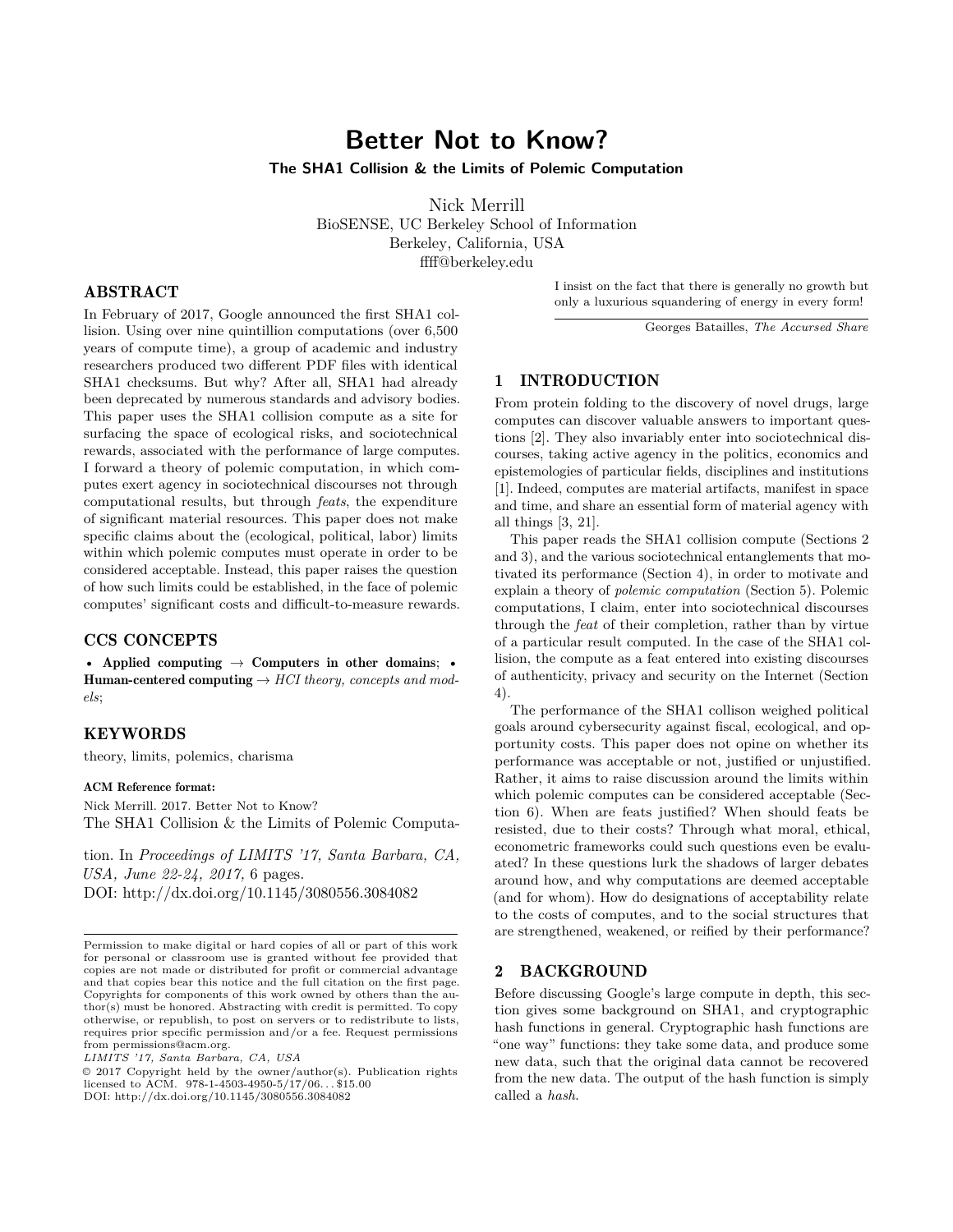SHA1 is one cryptographic hash function, designed by the NSA in the early 1990s. The hashes output by SHA1 are typically 40 digits, regardless of the size of the input data. It is used in many version control applications to refer uniquely to files, or to check for corrupted files. Crucially, as I will discuss in Section 3, SHA1 is also used in security-oriented protocols such as SSH/TLS.

#### 2.1 SHA1 collisions

Hashes should relate uniquely to input data: two different inputs should never produce the same hash (even though hashes are much smaller than the original data). A *collision* refers to the breakdown of this property, in which two different input data produce identical hashes.

Collisions break several common uses of SHA1. Amusingly, a test in the WebKit browser engine's source code broke the version control system used for that repository [\[9\]](#page-5-5). Subversion, on which WebKit's repository relies, uses SHA-1 hashes to refer uniquely to source code files. A test aimed at capturing the SHA-1 collision incidentally included two different files with the same hash, breaking the version control software and temporarily halting development. (Git sidesteps this issue by using an additional code attached to the SHA-1 hash [\[19\]](#page-5-6)).

In the case of SSL/TLS, the protocol for encrypted and authenticated communication on the web, SHA1 collisions could have even more severe consequences; namely, breaks to authenticity and/or security in web connections. Section 5 will return to TLS vulnerability in more detail.

#### 2.2 SHA1 collisions in theory

In discussing the safey of particular hash functions, two questions must be asked: (1) how long would it take to find a collision by brute force?, and (2) is there any algorithm that allows us to find a collision faster than the brute force method? For the brute force method, the odds of finding a SHA1 collision by chance are one/ $2^{80}$  [\[13\]](#page-5-7). In general, the security of this brute-force attack is judged relative to the outer edge of high-end hardware, and hash functions are expected to be retired in time, as computers grow more powerful. However, this  $2^{80}$  space of possibilities in the search for a collision is not considered feasible, so SHA1 appears safe.

In 2005, however, Wang, Yin & Yu found an algorithm to produce SHA1 collisions in under  $2^{69}$  calculations (about 2,0000 times faster than brute force) [\[20\]](#page-5-8). (Other work had suggested possible weaknesses of SHA1 earlier [\[4\]](#page-5-9)). While such a compute was, at the time, considered outside the limits of even powerful adversaries, the result caused concern among cryptographers [\[13\]](#page-5-7). By 2011, a  $2^{61}$ -calculation attack was discovered [\[16\]](#page-5-10), and by the mid 2010s, the developers of most major browsers had announced plans to stop accepting SHA1 SSL certificates [\[8,](#page-5-11) [10\]](#page-5-12).

## 3 PERFORMING A COLLISION

The study in question here produced two PDFs with different content, but identical SHA1 hashes. [\[18\]](#page-5-13). The authors released the source code for performing the attack [\[17\]](#page-5-14).

This feat required  $2^{63.1}$  computations. Compared to the  $2^{61}$  theoretical attack, the practical attack took a bit longer due to the communication overhead required to coordinate computations across several datacenters, and due to the relative inefficiency of using GPUs rather than CPUs.

In practice, the computation that produced the SHA1 collision required 6,500 years of CPU time and 110 years of GPU time. While this number certainly sounds high, with 600,000 cores, each running two threads, it could require only a few days of compute time.

Of course, time is not the only cost to consider. Computation is material, physically instantiated, and has ecological consequences. Beyond monetary cost, such large computations carry very real costs in energy. Since the implementation details of the infrastructures used for the large collision compute are not entirely knowable from the paper, it is difficult to estimate this energy cost, but, as a rough point of comparson, the monetary cost of such a compute on Cray supercomputers would be on the order of one million USD (though such estimates might vary widely in either direction from system to system) [\[11\]](#page-5-15). In any case, such a figure is a tiny sliver of Alphabet Inc.'s 90 billion USD revenue as of 2016.

This section gave background on SHA1 collisions, and gave context for the costs (in time and energy) of the SHA1 collision compute. The following section details possible explanations for why the computation was performed in practice, rather than simply discussed in theory.

## 4 EXPLAINING WHY THE COMPUTE HAPPENED

Since a theoretical result already existed showing a SHA1 collision was possible, one might rightly wonder why researchers would go through a great deal of time and effort (not to mention a great deal of expense, both monetary and ecological) to produce artifacts of no practical purpose (different PDFs with identical checksums). What are the possible benefits?

In this section I argue that the SHA1 collision compute had essentially polemic goals. It was performed not to know a particular answer (as the PDFs themselves are not useful as artifacts), but to know that such an answer *has* been found, as opposed to *can* be found. I argue that the performance of this collision compute was necessarily entangled in a particular sociotechnical discourse, and aimed to change opinions and behavior among specific groups of stakeholders. This section focuses in particular on those involved in the ecosystem of SSL certificates: browsers, webmasters, and the certificate authorities (CAs) tasked with generating certificates.

#### 4.1 Practice versus theory

Before progressing onto a discussion of this compute on the ecosystem of SSL certificates, we must briefly argue for why an argument of academic interest does not sufficiently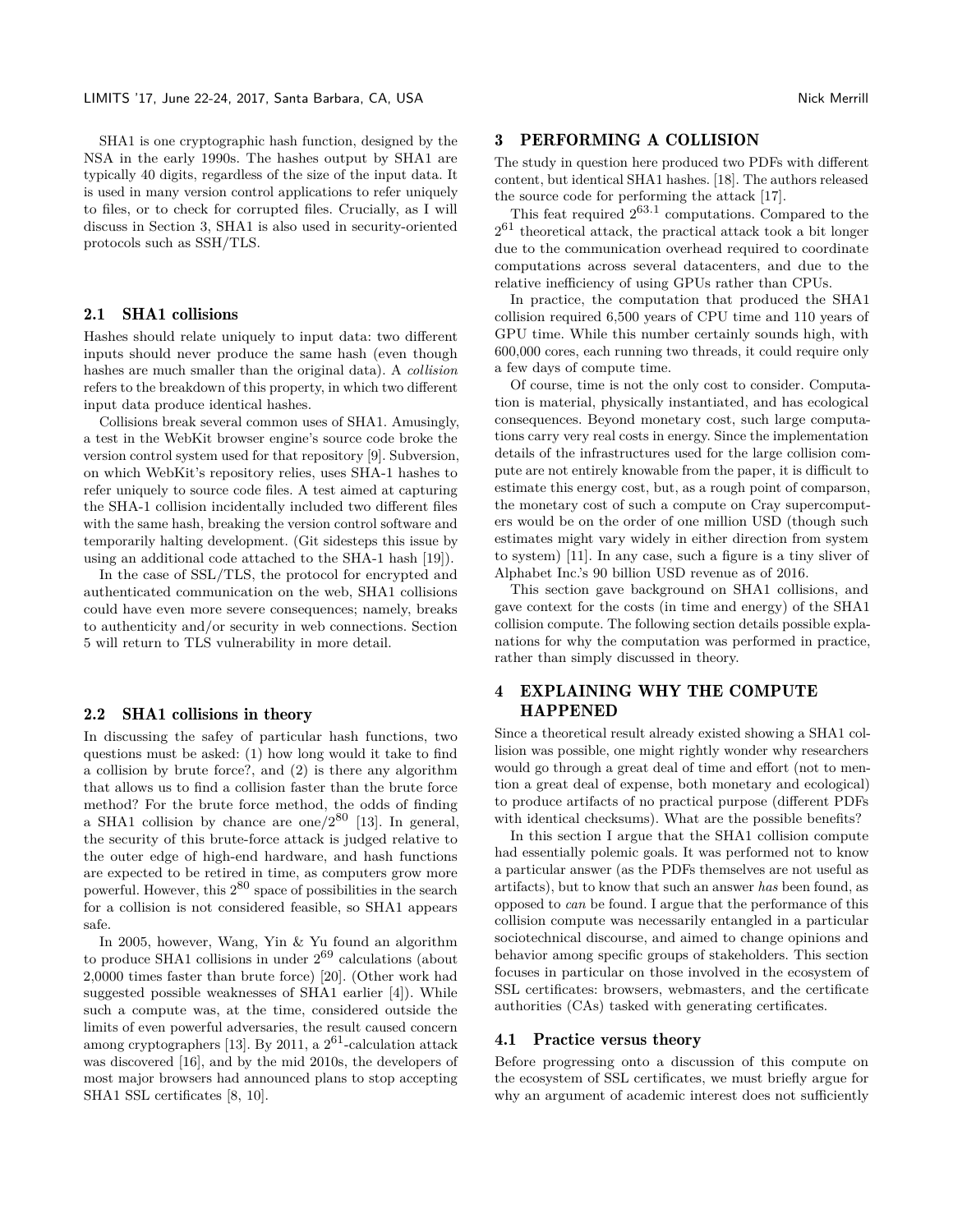#### Better Not to Know?

The SHA1 Collision & the Limits of Polemic Computation LIMITS '17, June 22-24, 2017, Santa Barbara, CA, USA



Figure 1: Proportion of Internet users by browser (left), and proportion of browser usage with plans to block SHA-1 certificates (right). A majority of browsers had already announced plans to deprecate SHA-1 certificates, even before the collision was demonstrated. However, some older browsers have continued to accept these certificates.

explain why this compute was performed, rather than simply discussed.

The computation here ended up being more difficult than theoretical results indicated due to the storage and communication requirements necessary to perform the work across multiple datacenters. The collision compute reveals details relevant to knowing how realistic the threat is in practice. Of course, given that SHA1 has already been widely deprecated, this explanation does not in itself answer why such an exercise was considered necessary. After all, one would not need to know the cost in practice of such an exercise without some reason.

Indeed, one reason, aside from the particular answer computed, is that the compute raises a question and challenge to users of SHA1: "Do SHA1 users have assets worth at least as much as the cost of this compute?" All cryptography can be broken with sufficient computational time. This result shows that a powerful attack (such as Google) can indeed break SHA1 with some knowable resources. And, surely, if Google can perform such an attack, a government actor could do so as well.

Of course, some users of SHA1 did not care much about the demonstrated attack. Linus Torvalds, developer of the Git version control software (which relies on SHA1 to refer to files), reported no immediate concern. "Do we want to migrate to another hash? Yes. Is it 'game over' for SHA1 like people want to say? Probably not." [\[19\]](#page-5-6). The following section explains the performance of this collision in the context of an application in which stakes are potentially much higher: the issuance of SSL certificates, some of which rely on SHA1 to provide cryptographic guarantees.

#### 4.2 SHA1 and SSL Certificates

SHA1 is also used in the issuance of (especially older) SSL certificates. (SSL certificates provide a token of the authenticity of a user's connection to a webpage, and encrypts data end-to-end). This practical result showed that someone with the power to perform a SHA1 collision could now make a fake certificate for a website with that uses SHA1 for its TLS. Such a false certificate could be used to convince a victim that they are communicating with a given website, when in fact they are communicating with the attacker.

SSL certificates are issued by Certificate Authorities (CAs), which in theory abide by regulations set by the CA/Browser Forum, a standards-setting body. Here unravels a more complex story of regulation and standards bodies, as well as stakeholders for whom a change away from SHA1 could incur significant monetary costs. The following sections examine the polemic impact of this attack on both CAs, and browser developers.

4.2.1 Certificate authorities. First, the SHA1 attack can be mediated entirely by replacing old SHA1 certificates with newer ones using SHA-2 or SHA-3. Second, CAs that abide by CA/Browser Forum rules are already forbidden from issuing SHA1 certificates. (They are additionally required to insert at least 64 bits of randomness, in an effort to mitigate devastating effects from future cryptographic breaks) [\[18\]](#page-5-13).

However, Since CAs are decentralized, and since SSL issues (website administrators) do not routinely check issued SSL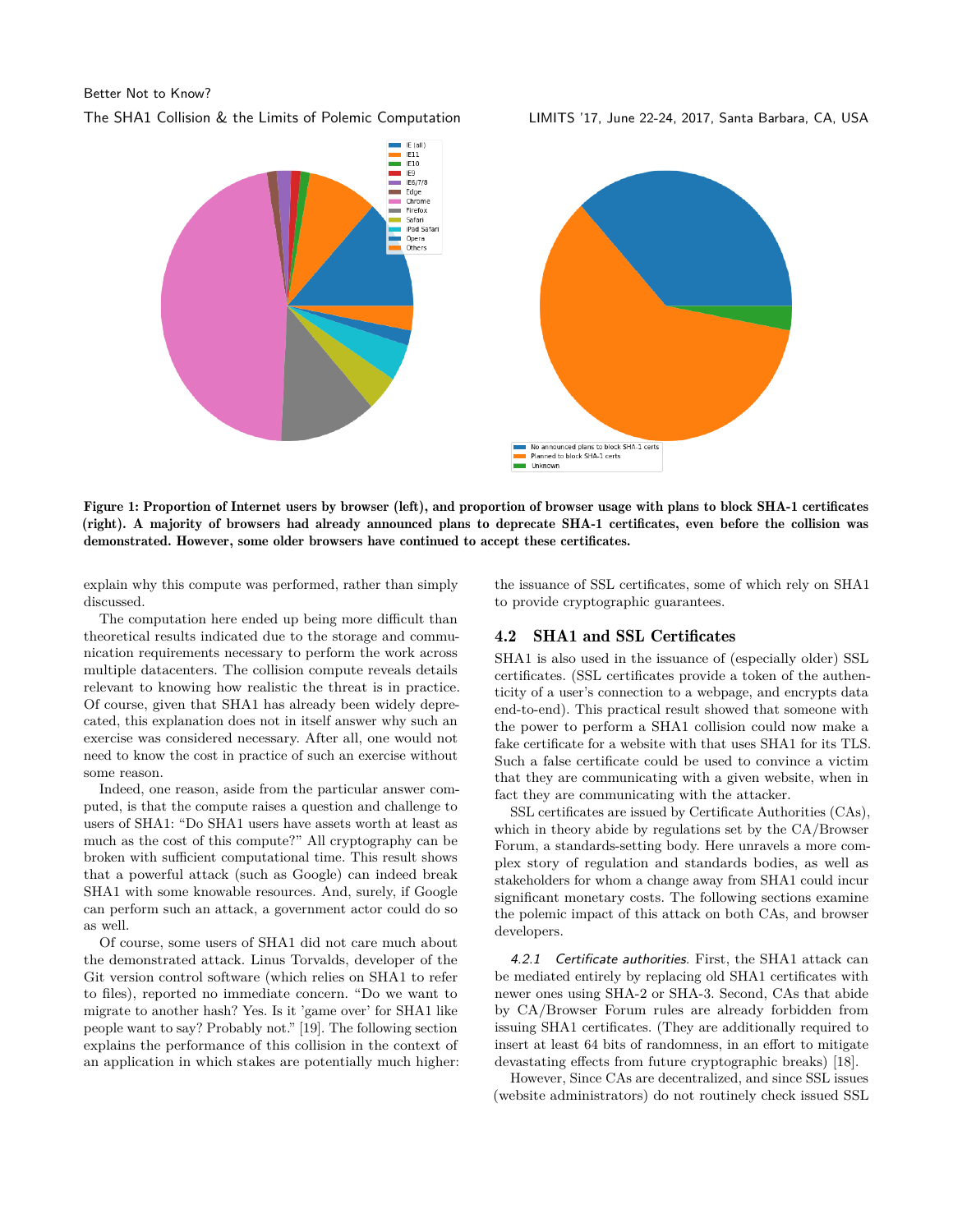

Figure 2: The distribution of SSL certificates on the web, by certificate authority (CA). While a few CAs lead in market share, a large number of smaller CAs issue a smaller proportion of certificates. Compared to the relatively more centralized market of browser share (Figure 1), this market fragmentation makes enforcement more difficult, as coordination and consensus must be achieved over a larger number of stakeholders.

certificates for these properties, enforcing these regulations is a perennial challenge for the CA/Browser Forum. It is not clear that CAs were abiding by either of these rules. There exists a long tail of small certificate authorities (Figure 1), in comparison to the relative centralization of browser production (Figure 2) [\[12\]](#page-5-16). Assuming they were not, one explanation for performing this compute is that doing so would encourage CAs (and webmasters) to take more seriously the threat posed by SHA1, putting some real pressure on them by freely releasing code that could result in forged certificates [\[17\]](#page-5-14).

In effect, the very existence of an exploit makes CAs who continue not to abide by CA/F rules more liable. Thus, this rather costly collision compute worked to an extent as an agent of enforcement, "correcting" (that is, enforcing a perspective upon) CAs in ways existing standards bodies were unable to do.

4.2.2 Browser developers. Alongside the issue of enforcing proper security practices on a decentralized system of certificate authorities, a separate ecosystem of browser developers exercises independent authority to accept, or reject, certificates issued by CAs. While browser production is also decentralized, it is less so than CAs (Figure 2) [\[5\]](#page-5-17).

According to these statistics, the majority of browsers on the web had already agreed to stop accepting SHA1 SSL certificates, even before this compute took place [\[8,](#page-5-11) [10\]](#page-5-12). So, regardless of what certificate authorities do, users of these browsers would have been protected from any vulnerabilities in SHA1, and the CAs would have faced additional market pressure to move away from SHA1.

If the performance of the collision compute was not necessary to change behaviors among browser developers (and thus to protect users), why was it performed? One explanation may come from the press room. Browser developers such as Mozilla and Google have received criticism for their decision to reject SHA1 certificates, even from other industry leaders such as Facebook [\[15\]](#page-5-18), given the still-theoretical nature of the hash's vulnerability Thus, another dimension of this compute's polemic aims relates to browser PR, undercutting claims that the decision to deprecate SHA1 was premature. Crucially, browsers has a vested interest in security: browsers need their users to feel secure, as customers will flee if they do not feel safe shopping and communicating on the Internet.

## 5 THE POLEMICS OF ACTUALLY DOING

The prior section gave sociotechnical context for the performance of the SHA1 collision compute, giving many explanations across a wide variety of contexts. However, as of now, we lack a theory for systematically typifying these disparate explanations. In this section, I propose a definition of *polemic computation* to describe motivations for performing computes such as those above (Section 5.1). Namely, we propose that some computation is performed because there is a polemic power to doing so, and that the material resources expended on such a computation take agency in particular sociotechnical debates. We tie this theory to that of charismatic technology (Section 5.2) and to critical design (Section 5.3) in centering the material nature of performed computation in describing its agential power in sociotechnical discourses.

#### 5.1 Defining polemic computation

This paper defines *polemic computation* as a computation enacted (rather than discussed) in order to forward an argument or ideology. Crucially, computations are material artifacts, produced in time and energy [\[6\]](#page-5-19). Their performance or enactment also requires specialized technical expertise in the form of labor. Polemic computes are at once feats and artifacts, which act [\[1\]](#page-5-2) in sociotechnical debates. The following sections relate this theory of polemic computations to other theories of charismatic technology and critical design, highlighting the relevant differences to our theories.

#### 5.2 Charismatic technology

Polemic computation can be said to "work" in part because it is animated by ideological frameworks. In the case of the SHA1 computation, ideals that web communications *should* be private and authenticated very much animate the particular computations that occurred. These ideals become especially clear when one examines the motivations for actually performing the compute, even though they were already discussed in theory.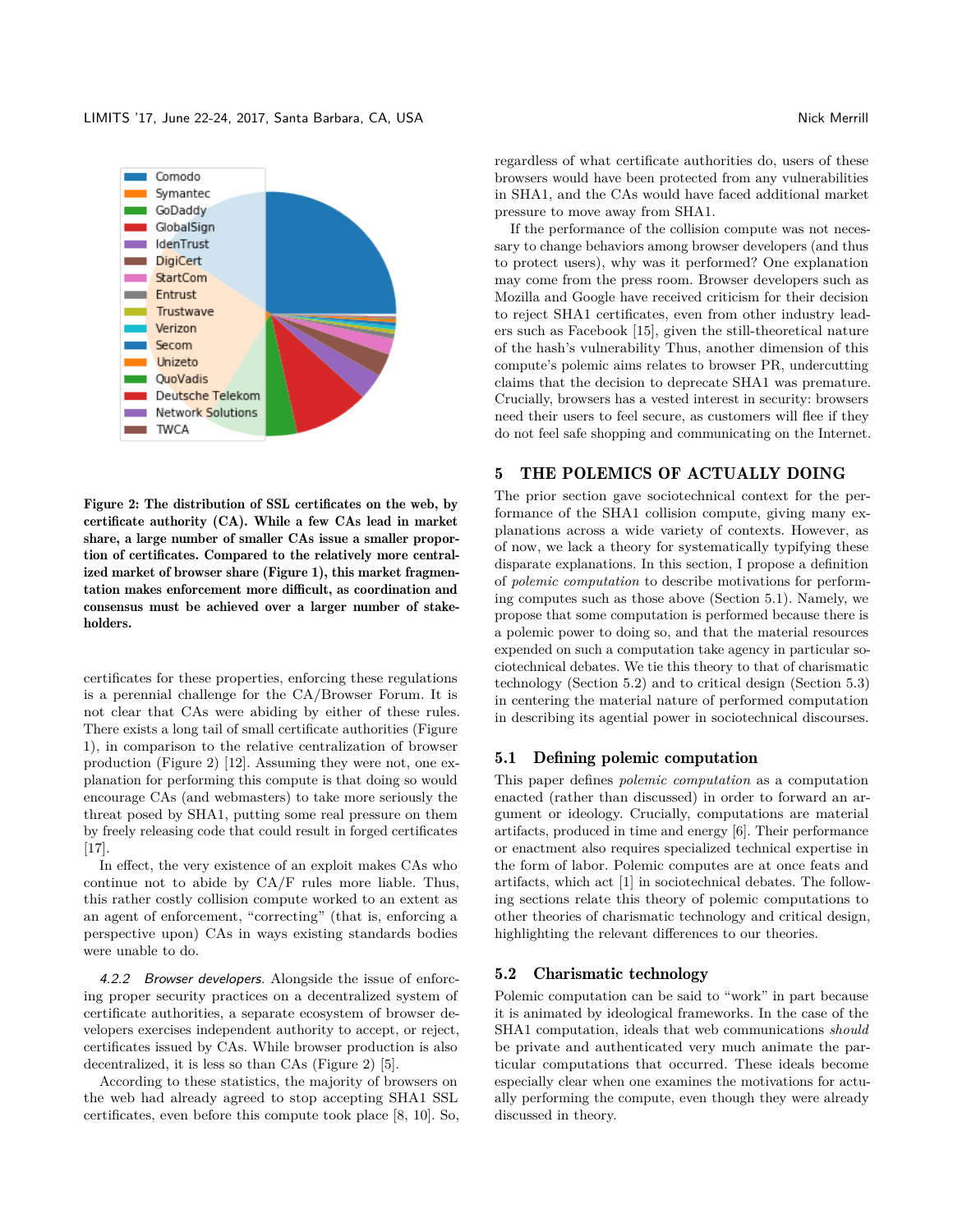#### The SHA1 Collision & the Limits of Polemic Computation LIMITS '17, June 22-24, 2017, Santa Barbara, CA, USA

In this way, polemic computation draws strongly from Ames' theory of *charismatic technology* [\[1\]](#page-5-2). Drawing on actornetwork theory, charismatic technology would ascribe the very artifact of the computation (a material artifact produced by material means [\[3,](#page-5-3) [6\]](#page-5-19)) agency in the technosocial discourses around privacy and security. Much like in Ames case of the One Laptop Per Child project, polemic computation aims to change behavior and beliefs among specific stakeholders in specific debates.

As with charisma, power is central to polemic computing. Here, power plays in through the resources required to perform the compute. However, in contrast to charismatic technology, polemic computation centers the material act of computing as a *feat* with costs in time and energy. In energy, computation expends valuable and scarce ecological resources [\[14\]](#page-5-20). In time and energy, computational incurs opportunity costs, through answers that could have been computed but were not.

Rather than computing answers, polemic computation uses the material feat of expenditure to work as an agent in technosocial discourse. Indeed, the SHA1 collision demonstrated an attack feasible only for highly resourceful actors (for now). Such actors might be a government or, apparently, Google. Thus, this collision demonstrated not only the considerable resources required to exploit SHA1, but the vast resources that Google must have, if it is able to spend so heavily on a project with essentially polemic aims.

## 5.3 Critical design

Another strand of research that explicitly centers the agency of technological artifacts is critical design [\[7\]](#page-5-21). Critical design seeks to harness the agency of technical artifacts to challenge assumptions or surface lurking cultural narratives. In many ways, polemic computation serves as a critical artifact. The SHA1 collision compute, for example, called out the poor security practices of many certificate authorities. Specifically, the material production of the computation, combined with its almost satirical nature (the compute produced PDFs), acted to *define* what is and is not a poor security practice for certificate authorities. Much in the tradition of critical design used its material power [\[3\]](#page-5-3) along with a touch of humor, to enter into technosocial debates and imaginaries.

## 6 WHEN IS IT BETTER NOT TO KNOW?

So far, this paper described the SHA1 compute, situating it relative to particular strategic, political goals in cybersecurity (goals in which Google holds a large economic investment, as a distributor of web browser and Internet services). I used this case to motivate a theory of *polemic computation*, which captures the "feat"-like nature of this compute, as a way of describing the agency that this compute had within the sociotechnical discourse it sought to enter.

The fiscal, ecological, and opportunity costs associated with the SHA-1 compute must have been weighed against these political goals. Future work could attempt to ask those involved first-hand with the work how such costs were considered. However, this paper is not primarily concerned with whether or not the performance of the SHA-1 compute was justified. Instead, the major outstanding question for this paper surrounds how we could reasonably consider questions about when polemic computations are (or are not) justified.

Within what limits are polemic computations acceptable? When, how, and for whom are those limits justified? When (and how) should "feats" be resisted, because the resources they consume could be put to other endeavors? This section discusses how such questions might be answered, raising challenges for future work. I discuss the generalizability of this theory before concluding.

#### 6.1 Frameworks for evaluation

Above, we raise the question of how we might evaluate whether a polemic computations is acceptable or not. Through what frameworks could such questions be evaluated? On one hand, the ecological impact of particular computes weighs heavily as a tangible cost to performing computes. One might also discuss opportunity costs with regard to what else could be computed. Both of these modes of evaluation beg econometric methods of analysis, operationalizing costs as expenditures in energy, resources, labor, capital.

However, these economic costs must be weighed against polemic goals, which do not lend themselves as straightforwardly to the same analyses. How can we evaluate the "worth" of the polemic goals of these computes? Moral and ethical frameworks could evaluate the sociotechnical aims forwarded by particular computes. Future work should more closely examine how such guidelines might be constructed, such that they stand a chance at enabling evaluation against material costs. After all, it is not immediately clear what sorts of ethical, regulatory or legal frameworks might serve to create bounding conditions, outside of which certain computes are deemed unacceptable. What is clear, however, is that these frameworks (and econometric ones) will inevitably embed particular politics and worldviews as they come construct designations of acceptability.

Finally, even if such frameworks for evaluating computes existed, it is not immediately clear how they could be used to our benefit. Would legal or regulatory frameworks be most appropriate? Or social pressure among technical practitioners? Future work could examine these questions more closely, and in the context of different types of computes, or different moral and ethical frameworks.

## 6.2 Generalizing polemic computation

Finally, this work raises the question of how general this theory of polemic computation must be. Do any computes exist that are not, in some way, polemic? In other words, are there any computations for which the "feat" of having performed computation do not itself work as an actor in technosocial discourses? After all, computes are everywhere, and increasingly so in an era of connected devices in the home, workplace, and on the body. What is the energy, labor, time